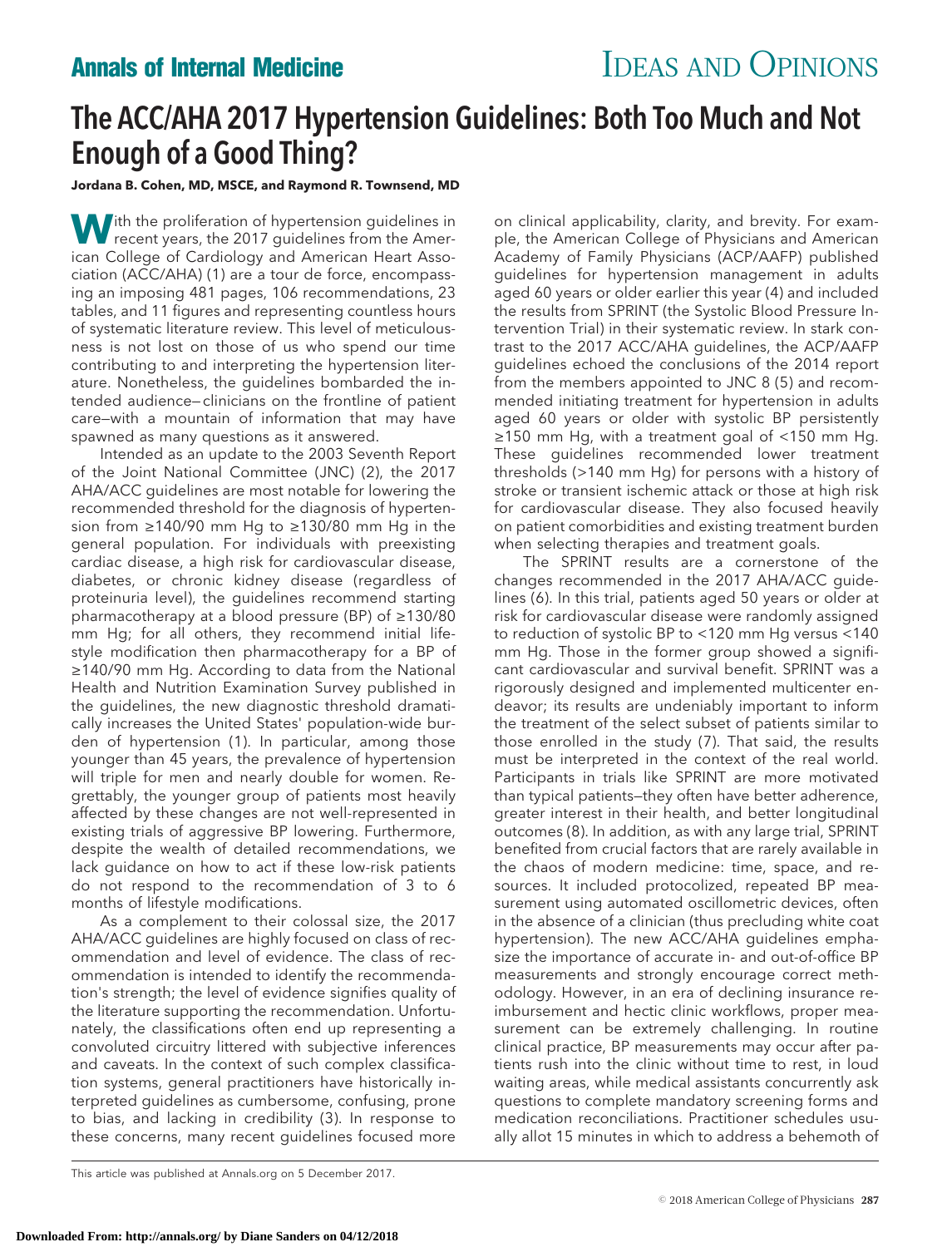social and medical issues. The opportunity to check a quiet, accurate BP measurement is rare.

Understanding limitations of generalizing trial results to routine practice, the potential benefits of any guidelines must be considered along with their consequences. Guidelines frequently inform changes in policy and insurance reimbursement and can affect the physician–patient relationship. The Medicare Access and CHIP [Children's Health Insurance Program] Reauthorization Act and Merit-based Incentive Payment System may use these guidelines to define future health care payment models. Keeping that in mind, policymakers have tenaciously ignored home BP values when defining treatment goals. Changes to reimbursement-linked, in-office hypertension thresholds can reap grave consequences in practices where broad implementation of more time-consuming, careful BP measurement is idealistic, particularly when the benefit to certain patient groups (such as those with diabetes [9] and nonproteinuric chronic kidney disease [10]) remains unclear. Furthermore, the recent incongruity in guidelines may jeopardize patients' trust in the health care system. As providers, the most valuable conclusion we can convey to our patients is that a guideline is never a substitute for clinical judgment.

From University of Pennsylvania, Philadelphia, Pennsylvania.

**Disclosures:** Authors have disclosed no conflicts of interest. Forms can be viewed at [www.acponline.org/authors/icmje](http://www.acponline.org/authors/icmje/ConflictOfInterestForms.do?msNum=M17-3103) [/ConflictOfInterestForms.do?msNum=M17-3103.](http://www.acponline.org/authors/icmje/ConflictOfInterestForms.do?msNum=M17-3103)

**Requests for Single Reprints:** Jordana B. Cohen, MD, MSCE, University of Pennsylvania, 3400 Spruce Street, Philadelphia, PA 19103; e-mail, [jco@pennmedicine.upenn.edu.](mailto:jco@pennmedicine.upenn.edu)

Current author addresses and author contributions are available at [Annals.org.](http://www.annals.org)

Ann Intern Med. 2018;168:287-288. doi:10.7326/M17-3103

## **References**

1. Whelton PK, Carey RM, Aronow WS, Casey DE Jr, Collins KJ, Dennison Himmelfarb C, et al. 2017 ACC/AHA/AAPA/ABC/ACPM/ AGS/APhA/ASH/ASPC/NMA/PCNA guideline for the prevention, detection, evaluation, and management of high blood pressure in adults: a report of the American College of Cardiology/American Heart Association Task Force on Clinical Practice Guidelines. Hypertension. 2017. [PMID: 29133356] doi:10.1161/HYP.0000 00000000065

2. Chobanian AV, Bakris GL, Black HR, Cushman WC, Green LA, Izzo JL Jr, et al; National Heart, Lung, and Blood Institute Joint National Committee on Prevention, Detection, Evaluation, and Treatment of High Blood Pressure. The seventh report of the Joint National Committee on Prevention, Detection, Evaluation, and Treatment of High Blood Pressure: the JNC 7 report. JAMA. 2003;289:2560-72. [PMID: 12748199]

3. Cabana MD, Rand CS, Powe NR, Wu AW, Wilson MH, Abboud PA, et al. Why don't physicians follow clinical practice guidelines? A framework for improvement. JAMA. 1999;282:1458-65. [PMID: 10535437]

4. Qaseem A, Wilt TJ, Rich R, Humphrey LL, Frost J, Forciea MA; Clinical Guidelines Committee of the American College of Physicians and the Commission on Health of the Public and Science of the American Academy of Family Physicians. Pharmacologic treatment of hypertension in adults aged 60 years or older to higher versus lower blood pressure targets: a clinical practice guideline from the American College of Physicians and the American Academy of Family Physicians. Ann Intern Med. 2017;166:430-7. [PMID: 28135725] doi:10.7326/M16-1785

5. James PA, Oparil S, Carter BL, Cushman WC, Dennison-Himmelfarb C, Handler J, et al. 2014 evidence-based guideline for the management of high blood pressure in adults: report from the panel members appointed to the Eighth Joint National Committee (JNC 8). JAMA. 2014;311:507-20. [PMID: 24352797] doi:10.1001 /jama.2013.284427

6. Wright JT Jr, Williamson JD, Whelton PK, Snyder JK, Sink KM, Rocco MV, et al; SPRINT Research Group. A randomized trial of intensive versus standard blood-pressure control. N Engl J Med. 2015; 373:2103-16. [PMID: 26551272] doi:10.1056/NEJMoa1511939

7. Bress AP, Tanner RM, Hess R, Colantonio LD, Shimbo D, Muntner P. Generalizability of SPRINT results to the U.S. adult population. J Am Coll Cardiol. 2016;67:463-72. [PMID: 26562046] doi:10.1016/j .jacc.2015.10.037

8. McCarney R, Warner J, Iliffe S, van Haselen R, Griffin M, Fisher P. The Hawthorne effect: a randomised, controlled trial. BMC Med Res Methodol. 2007;7:30. [PMID: 17608932]

9. Cushman WC, Evans GW, Byington RP, Goff DC Jr, Grimm RH Jr, Cutler JA, et al; ACCORD Study Group. Effects of intensive bloodpressure control in type 2 diabetes mellitus. N Engl J Med. 2010; 362:1575-85. [PMID: 20228401] doi:10.1056/NEJMoa1001286

10. Townsend RR, Taler SJ. Management of hypertension in chronic kidney disease. Nat Rev Nephrol. 2015;11:555-63. [PMID: 26215512] doi:10.1038/nrneph.2015.114